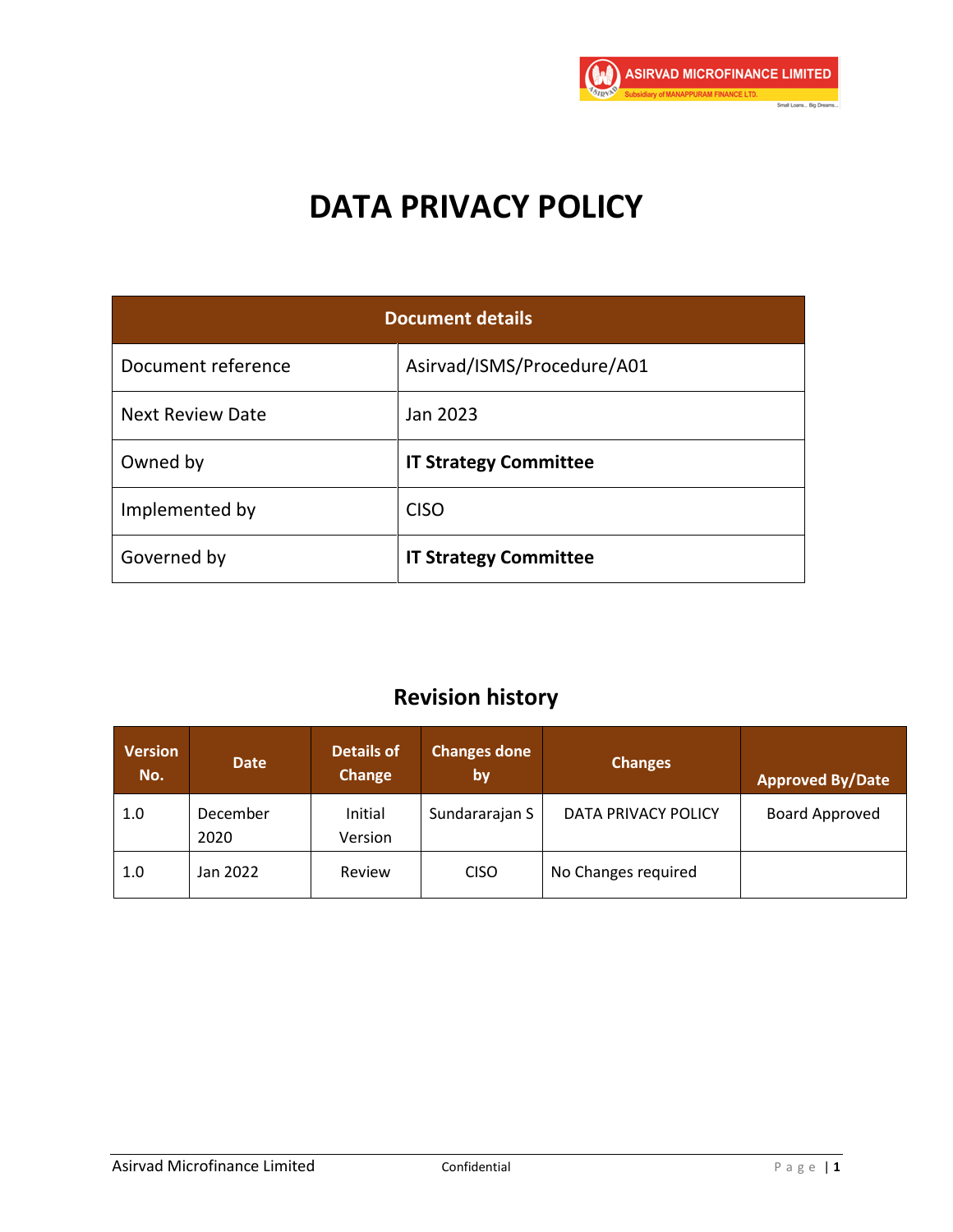

# **Policy Statement**

The purpose of this policy is to maintain the privacy of and protect the personal information of customers, employees, contractors, vendors, and business partners of Asirvad Microfinance Limited and ensure compliance with laws and regulations applicable to Asirvad Microfinance Limited (hereafter referred to as "AML" or "the organization"). This policy must be read in conjunction with the online privacy policy published on Asirvad website.

#### **Scope**

This policy is applicable to all AML employees, contractors, vendors, customers, and business partners who may receive personal information, have access to personal information collected or processed, or who provide information to the organization.

This Policy applies to all AML employees, contractors, vendors, customers and business partners who receive personal information from AML, who have access to personal information collected or processed by AML, or who provide information to AML, regardless of geographic location.

All employees of AML are expected to support the privacy policy and principles when they collect and/or handle personal information or are involved in the process of maintaining or disposing of personal information. This policy provides the information to successfully meet the organization's commitment towards data privacy.

All subsidiaries and any Third-Party working with or for AML, and who have or may have access to personal information, will be expected to have read, understand, and comply with this policy. No Third Party may access personal information held by the organization without having first entered into a confidentiality agreement.

As per AML business process, personally identifiable information (PII) is collected/stored in the following areas

- www.Asirvadmicrofinance.co.in
- Asirvad branch application,
- customer onboarding module,
- mobile app for customer onboarding,
- LOS/LMS module (structured loans)
- ESS web module (lead management)
- Asirvad OGL web application
- Asirvad OGL mobile applications (OGL and OGL lite)
- Asirvad Suite of Applications
- HRMS (employee details)
- Procurement (vendor details)
- NCD (depositor details)
- CRM/call center module, Dialer module
- Asirvad ESS mobile application (lead management)
- Asirvad board meeting web and mobile/tablet application
- Asirvad LMS Application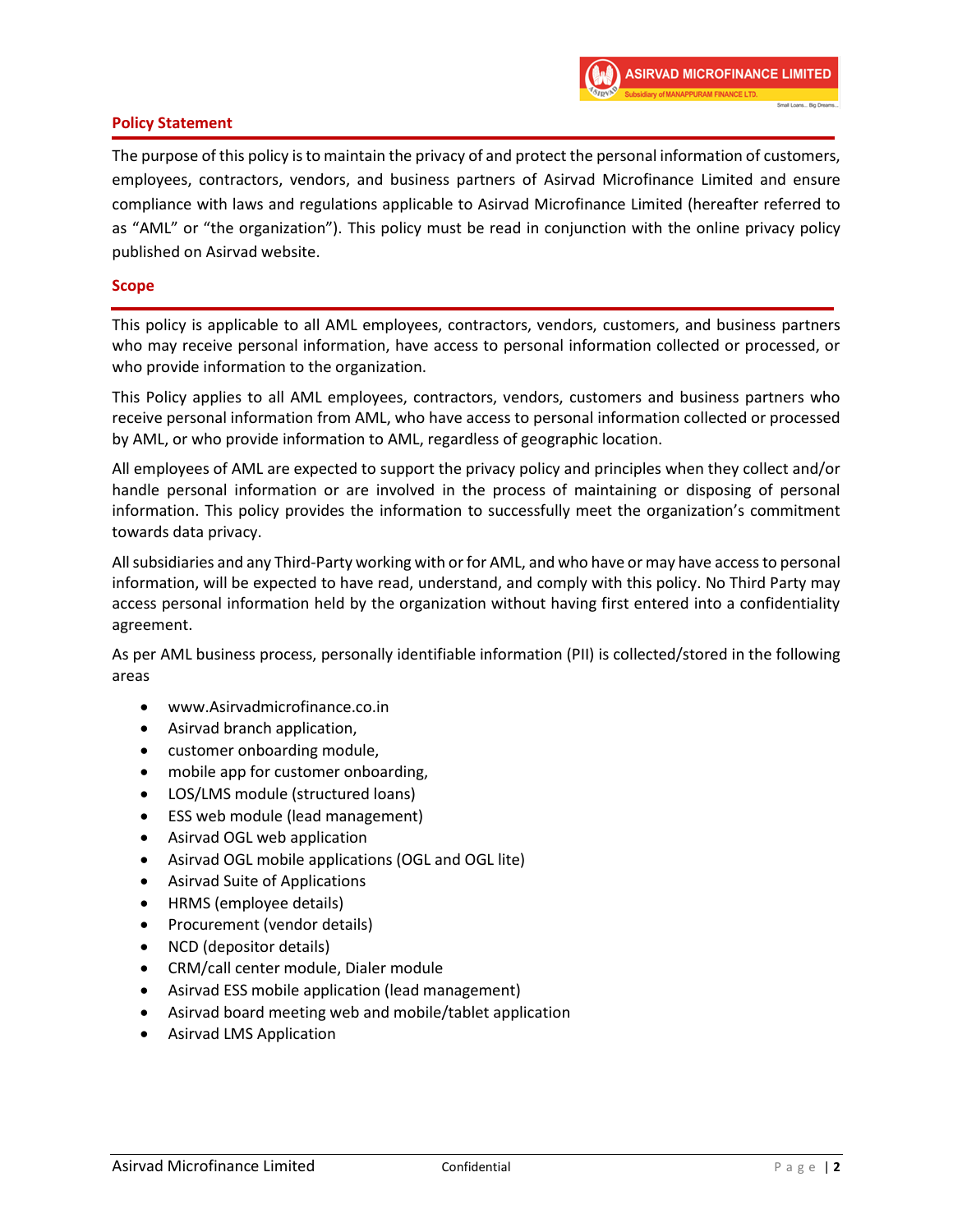

# **Responsibilities**

The owner for the Data Privacy Policy shall be the ISMS Officer. The ISMS Officer shall be responsible for maintenance and accuracy of this policy.

This policy shall be reviewed for updates by IT Strategy committee on an annual basis. Additionally, the data privacy policy shall be updated in-line with any major changes within the organization's operating environment, on recommendations provided by internal/ external auditors and/or on any changes brought in by regulatory/statutory amendments.

# **Policy Compliance**

Compliance to the data privacy policy shall be reviewed on an annual basis by compliance department to ensure continuous compliance monitoring through the implementation of compliance measurements and periodic review processes.

In cases where non-compliance is identified, the ISMS officer shall review the reasons for such noncompliance along with a plan for remediation and report them to compliance department. Depending on the conclusions of the review, need for a revision to the policy may be identified. In instances of persistent non-compliance by the individuals concerned, they shall be subject to action in accordance with the AML disciplinary process.

# **Data Privacy Principles**

This Policy describes reasonable security practices (RSP) and Generally accepted privacy principles (GAPP) for the protection and appropriate use of personal information at AML. These principles shall govern the use, collection, disposal, and transfer of personal information, except as specifically provided by this Policy or as required by applicable laws:

**Notice**: AML shall provide data subjects with notice about how it collects, uses, retains, and discloses personal information about them.

**Choice and Consent**: AML shall give data subjects the choices and obtain their consent regarding how it collects, uses, and discloses their personal information.

**Rights of Data subject**: AML shall provide individuals with the right to control their personal information, which includes the right to access, modify, erase, restrict, transmit, or object to certain uses of their information and for withdrawal of earlier given consent to the notice.

**Collection**: AML shall collect personal information from data subjects only for the purposes identified in the privacy notice / SoW / contract agreements and only to provide requested product or service.

**Use, Retention and Disposal**: AML shall only use personal information that has been collected for the purposes identified in the privacy notice / SoW / contract agreements and in accordance with the consent that the data subject shall provide. AML shall not retain personal information longer than is necessary to fulfil the purposes for which it was collected and to maintain reasonable business records. AML shall dispose the personal information once it has served its intended purpose or as specified by the data subject.

**Access**: AML shall allow data subjects to make inquiries regarding the personal information about them, that AML shall hold and, when appropriate, shall provide access to their personal information for review, and/or update.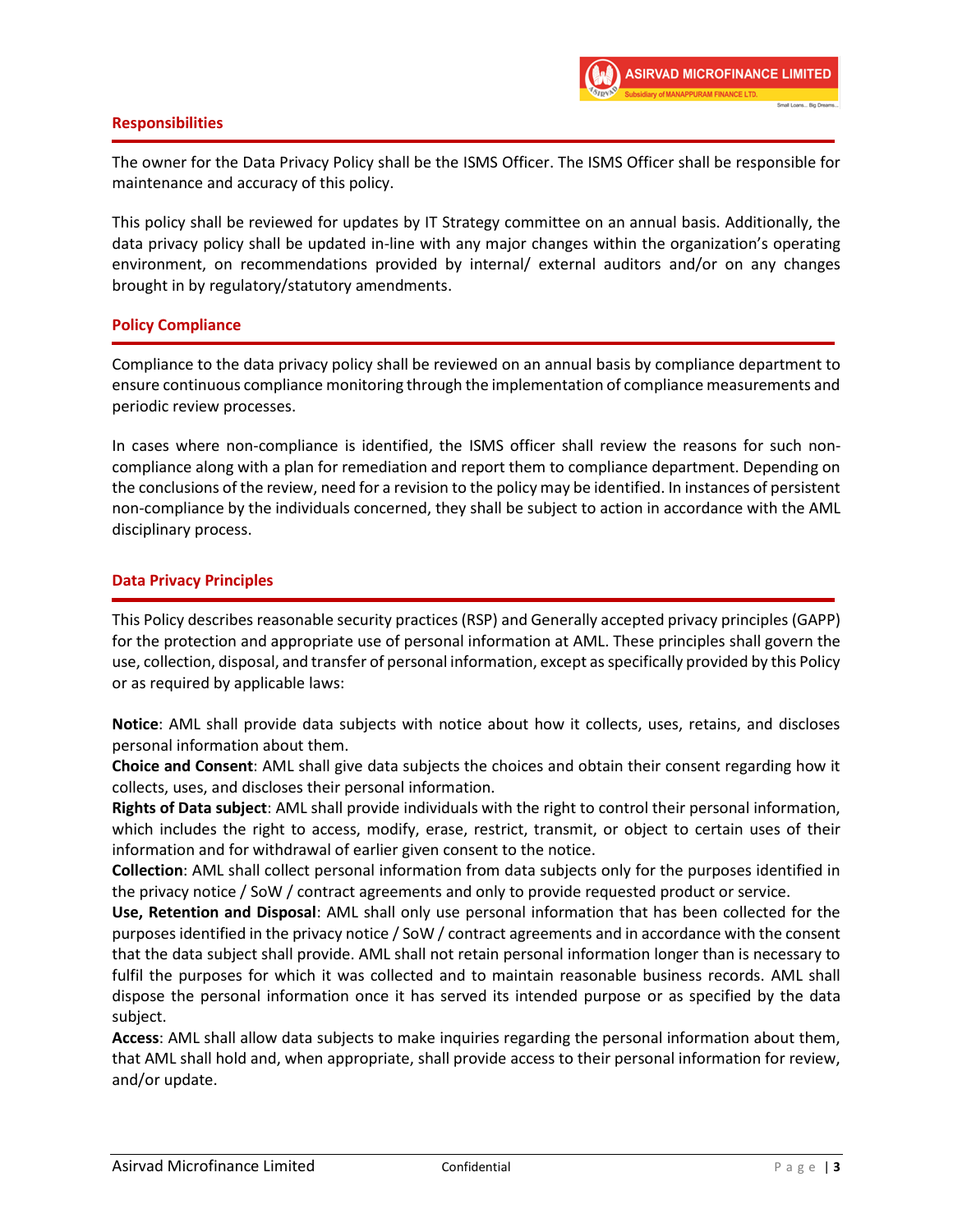**Disclosure to Third Parties**: AML shall disclose personal information to Third Parties / subsidiaries only for purposes identified in the privacy notice / SoW / contract agreements. AML may also disclose such personal information as and when required by the laws of the land may be in force from time to time. AML shall disclose personal information in a secure manner, with assurances of protection by those parties, according to the contracts, laws, and other segments, and, where needed, with consent of the data subject.

**Obligations for Sub-processor**: Where a processor (vendor or third party acting on behalf of AML 's data processor) engages another processor (Sub-processor) for carrying out specific processing activities on behalf of AML (controller), the same data protection obligations as set out in the contract or other legal act between AML and the processor shall be imposed on the Sub-processor by way of a contract or other legal Act, in particular providing sufficient guarantees to implement appropriate technical and organizational measures in such a manner that the processing will meet the requirements of Information Technology Act, India and its amendments. Where the Sub-processor fails to fulfil its data protection obligations, the initial processor (relevant vendor or third party acting on behalf of AML's data processor) shall remain fully liable to AML for the performance of that Sub-processor's obligations.

**Security for Privacy**: AML shall reasonably protect personal information from unauthorized access, data leakage and misuse.

**Quality**: AML shall take steps to ensure that personal information in its records is accurate and relevant to the purposes for which it was collected.

**Monitoring and Enforcement**: AML shall monitor compliance with its privacy policies, both internally and with Third Parties, and establish the processes to address inquiries, complaints, and disputes.

# **Notice**

Notice shall be made readily accessible and available to data subjects before or at the time of collection of personal information or otherwise, notice shall be provided as soon as practical thereafter. Notice shall be displayed clearly and conspicuously and shall be provided through online (e.g. by posting it on the website/intranet portal/mobile applications) and/or offline methods (e.g. through posts, couriers, etc.). All the web sites (including Intranet portals), and any product or service that collects personal information internally, shall have a privacy notice. In case of any cross-border transfer of personal information, the data subjects shall be informed by a notice sufficiently prior to the transfer.

Privacy notices may include:

- the organization's operating jurisdictions: Third Parties involved; business segments and affiliates; lines of business; locations.
- types of personal information collected; sources of information; who is collecting the personal information, including contact information.
- the purpose of collecting the personal information.
- assurance that the personal information will be used only for the purpose identified in the notice and only if the implicit and/or explicit consent is provided unless a law or regulation specifically requires otherwise.
- any choices the data subject have regarding the use or disclosure of the information; the process and data subject shall follow to exercise the choices.
- the process for a data subject to change contact preferences and ways in which the consent is obtained.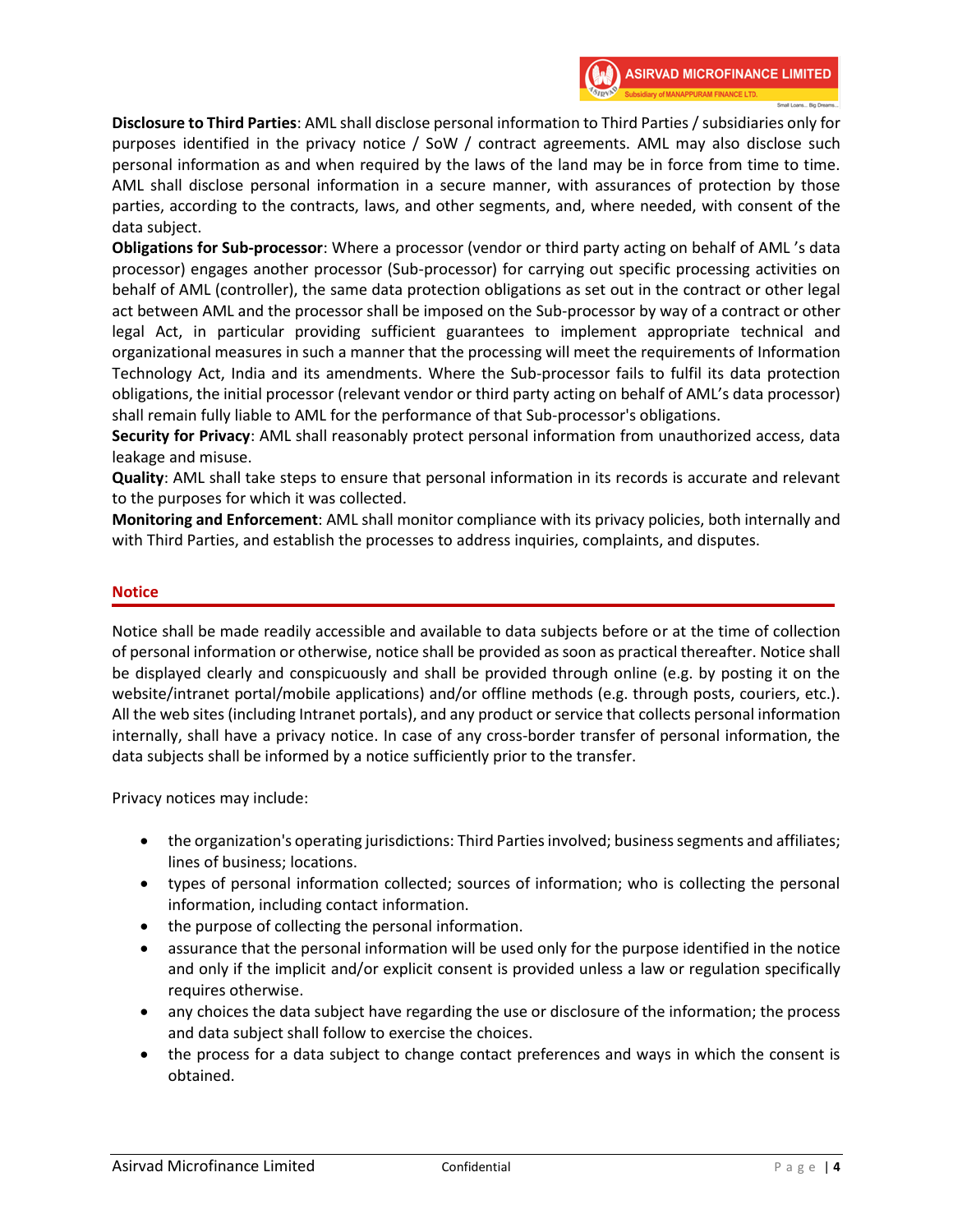- collection process and how the information is collected; how the information is used including any onward transfer to Third Parties.
- retention and disposal process for personal information; assurance that the personal information to be retained only as long as necessary to fulfill the stated purposes, or for a period specifically required by law or regulation and will be disposed-off securely or made anonymous post the identified purpose is completed.
- process of accessing personal information; the costs associated for accessing personal information (if any); process to update / correct the personal information; the resolution of disagreements related to personal information.
- how the information is protected from unauthorized access or use.
- how users will be notified of any changes made to privacy notice.
- disclosure process for Third Parties; the assurance that the personal information is disclosed to Third Parties only for the purpose identified; the remedial actions in place for any misuse of personal information by the Third Parties.
- security measures in place to protect the personal information; ways of maintaining quality of personal information.
- monitoring and enforcement mechanisms in place; description of the complaint channels available to data subjects; how the internal personnel, key stakeholders and the customers can contact the organization related to any privacy complaints or breaches; relevant contact information and/or other reporting methods through which the complaints and/or breaches could be registered.
- Consequences of not providing the requested information.

# **Choice and consent**

Choice refers to the options the data subjects are offered regarding the collection and use of their personal information. Consent refers to their agreement to the collection and use, often expressed by the way in which they exercise a choice option.

- AML shall establish systems for the collection and documentation of data subject consents to the collection, processing, and/or transfer of personal data.
- Data subjects shall be informed about the choices available to them with respect to the collection, use, and disclosure of personal information.
- Consent shall be obtained (in writing or electronically) from the data subjects before or at the time of collecting personal information or as soon as practical thereafter.
- The changes to a data subject's preferences shall be managed and documented. Consent or withdrawal of consent shall be documented appropriately.
- The choices shall be implemented in a timely fashion and respected. If personal information is to be used for purposes not identified in the notice / SoW / contract agreements at the time of collection, the new purpose shall be documented, the data subject shall be notified, and consent shall be obtained prior to such new use or purpose.
- The data subject shall be notified if the data collected is used for marketing purposes, advertisements, etc.
- AML shall review the privacy policies of the Third Parties and types of consent of Third Parties before accepting personal information from Third Party data sources.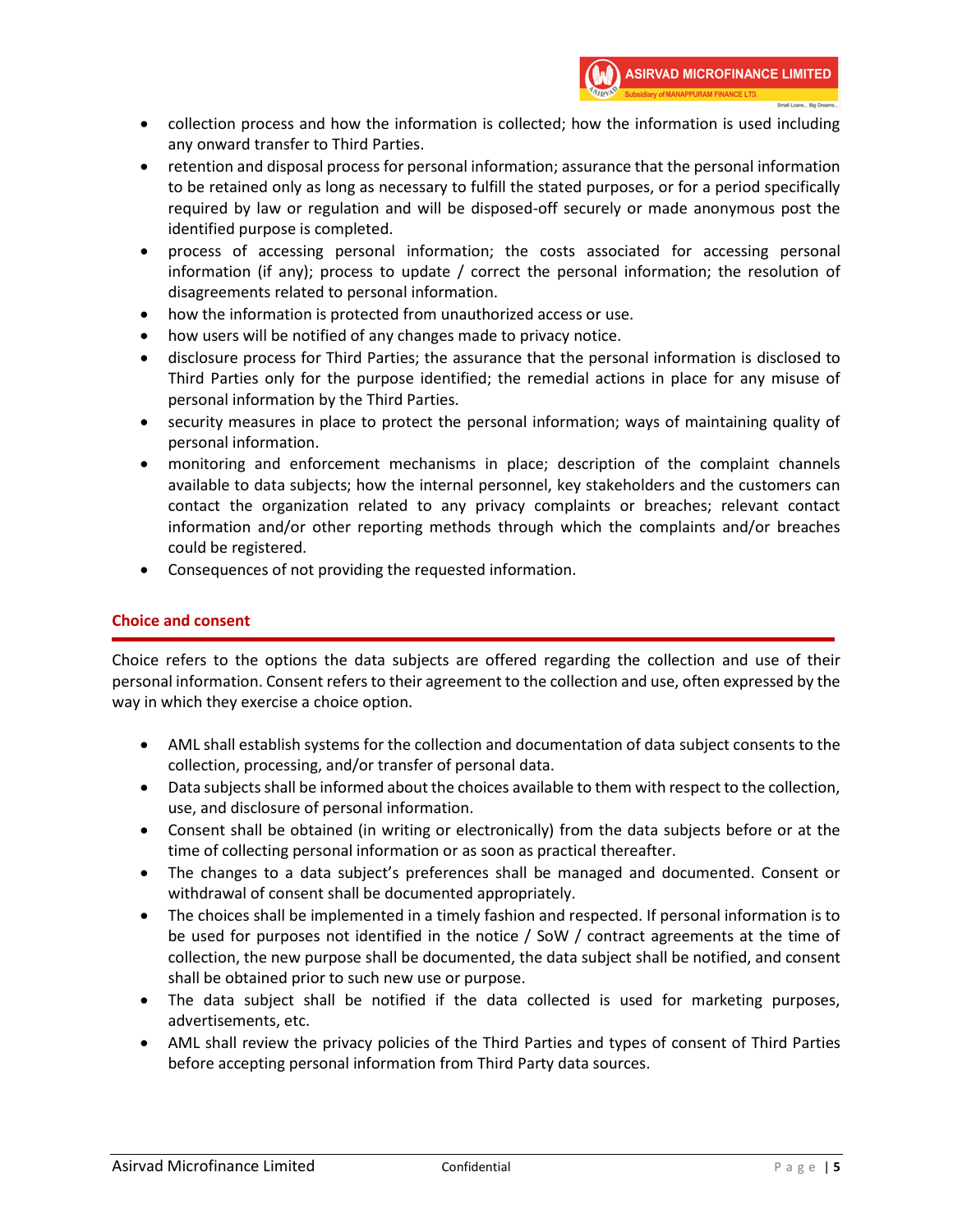# **Collection of Personal Information**

Personal information may be collected online or offline. Regardless of the collection method, the same privacy protection shall apply to all personal information.

- Personal information shall not be collected unless either of the following is fulfilled:
	- o the data subject has provided a valid, informed, and free consent.
	- $\circ$  processing is necessary for the performance of a contract to which the data subject is a party or in order to take steps at the request of the data subject prior to entering a contract.
	- $\circ$  processing is necessary for compliance with the organization's legal obligation.
	- $\circ$  processing is necessary in order to protect the vital interests of the data subject.
	- $\circ$  processing is necessary for the performance of a task carried out in the public interest
- Data subjects shall not be required to provide more personal information than is necessary for the provision of the product or service that data subject has requested or authorized. If any data not needed for providing a service or product is requested, such fields shall be clearly labelled as optional. Collection of personal information shall be avoided or limited when reasonably possible.
- Personal information shall be de-identified when the purposes of data collection can be achieved without personally identifiable information, at reasonable cost.
- When using vendors to collect personal information on the behalf of AML, it shall ensure that the vendors comply with the privacy requirements of AML as defined in this policy.
- AML shall at minimum, annually review and monitor the information collected, the consent obtained and the notice / SoW / contract agreement identifying the purpose.
- Respective department/function shall obtain approval from the CTO before adopting the new methods for collecting personal information electronically.
- AML shall review the privacy policies and collection methods of Third Parties before accepting personal information from Third-Party data sources.

# **Use, Retention and Disposal**

- Personal information may only be used for the purposes identified in the notice / SoW / contract agreements and only if the data subject has given consent.
- Personal information shall be retained for as long as necessary for business purposes identified in the notice / SoW / contract agreements at the time of collection or subsequently authorized by the data subjects.
- When the use of personal information is no longer necessary for business purposes, a method shall be in place to ensure that the information is destroyed in a manner sufficient to prevent unauthorized access to that information or is de-identified in a manner sufficient to make the data non-personally identifiable.
- AML shall have a documented process to communicate changes in retention periods of personal information required by the business to the data subjects who are authorized to request those changes.
- Personal information shall be erased if the storage violates any of the data protection rules or if knowledge of the data is no longer required by AML or for the benefit of the data subject. Additionally, AML has the right to retain the personnel information for legal and regulatory purpose and as per applicable data privacy laws.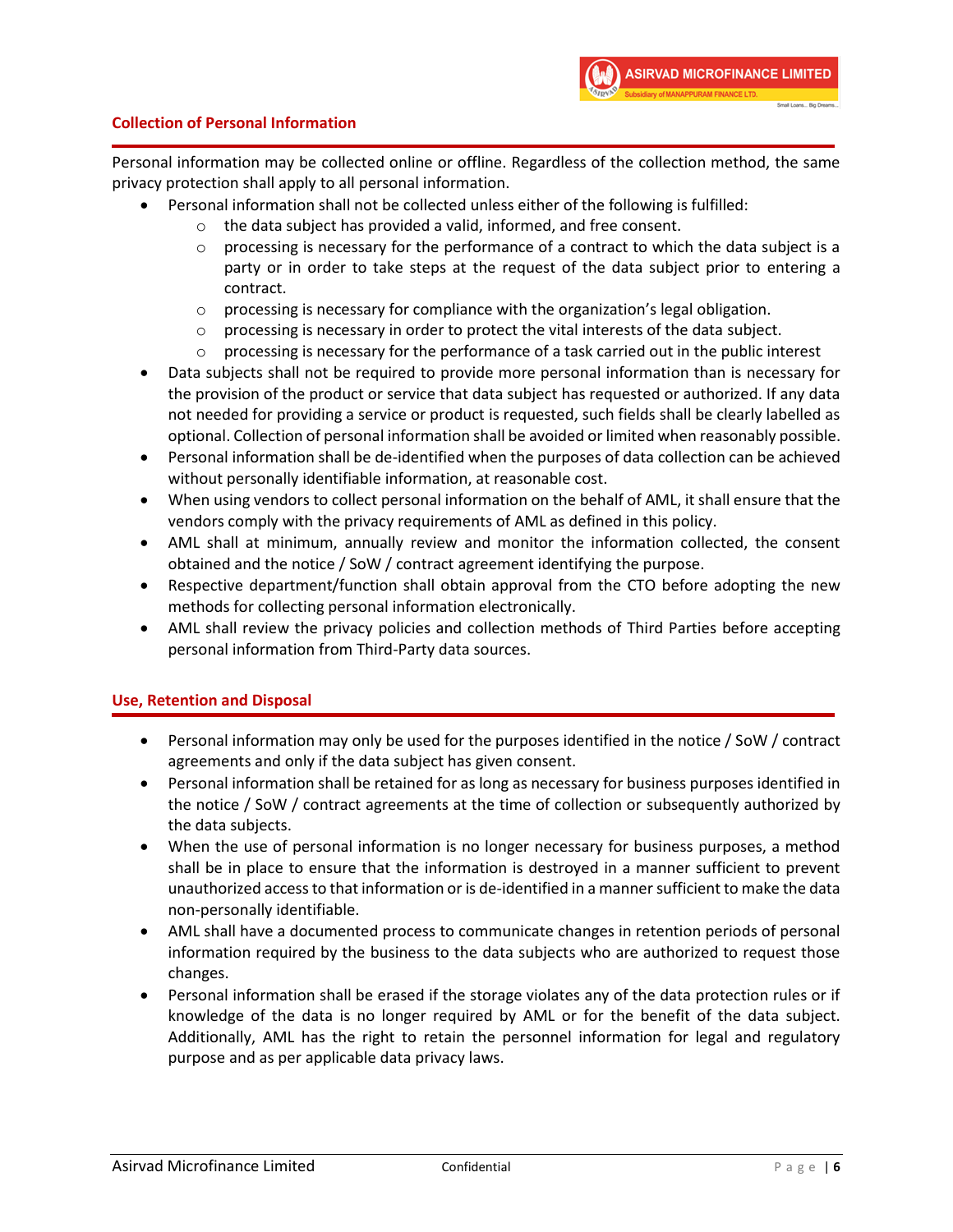• AML shall perform an internal audit on an annual basis to ensure that personal information collected is used, retained and disposed-off in compliance with the organization's data privacy policy.

#### **Access**

AML shall establish a mechanism to enable and facilitate exercise of data subject's rights of access, blockage, erasure, opposition, rectification, and, where appropriate or required by applicable law, a system for giving notice of inappropriate exposure of personal information.

- Data subjects shall be entitled to obtain the details about their own personal information upon a request made and set forth in writing. AML shall provide its response to a request within 72 hours of receipt of written request.
- The data subjects shall have the right to require AML to correct or supplement erroneous, misleading, outdated, or incomplete personal information.
- Requests for access to or rectification of personal information shall be directed, at the data subject's option, to the respective head of department of the projects team or support function responsible for the personal information.
- The privacy coordinators shall record and document each access request as it is received, and the corresponding action taken.
- AML shall provide personal information to the data subjects in a plain simple format which is understandable.

# **Disclosure to Third Parties**

Data Subject shall be informed in the privacy notice / SoW / contract agreement, if personal information shall be disclosed to Third Parties / partner firms, and it shall be disclosed only for the purposes described in the privacy notice / SoW / contract agreements and for which the data subject has provided consent.

- Personal information of data subjects may be disclosed to the Third Parties / subsidiaries only for reasons consistent with the purposes identified in the notice / SoW / contract agreements or other purposes authorized by law.
- AML shall notify the data subjects prior to disclosing personal information to Third Parties/ partner firms for purposes not previously identified in the notice / SoW / contract agreements.
- AML shall communicate the privacy practices, procedures and the requirements for data privacy and protection to the Third Parties / subsidiaries.
- The Third Parties shall sign an NDA (Non-Disclosure Agreement) with AML before any personal information is disclosed to the Third Parties partner firms. The NDA shall include the terms on non-disclosure of Personally identifiable information (PII).

# **Security**

Information security policy and procedures shall be documented and implemented to ensure reasonable security for personal information collected, stored, used, transferred, and disposed by AML

- Information asset labelling and handling guidelines shall include controls specific to the storage, retention, and transfer of personal information.
- AML shall establish procedures that maintain the logical and physical security of personal information.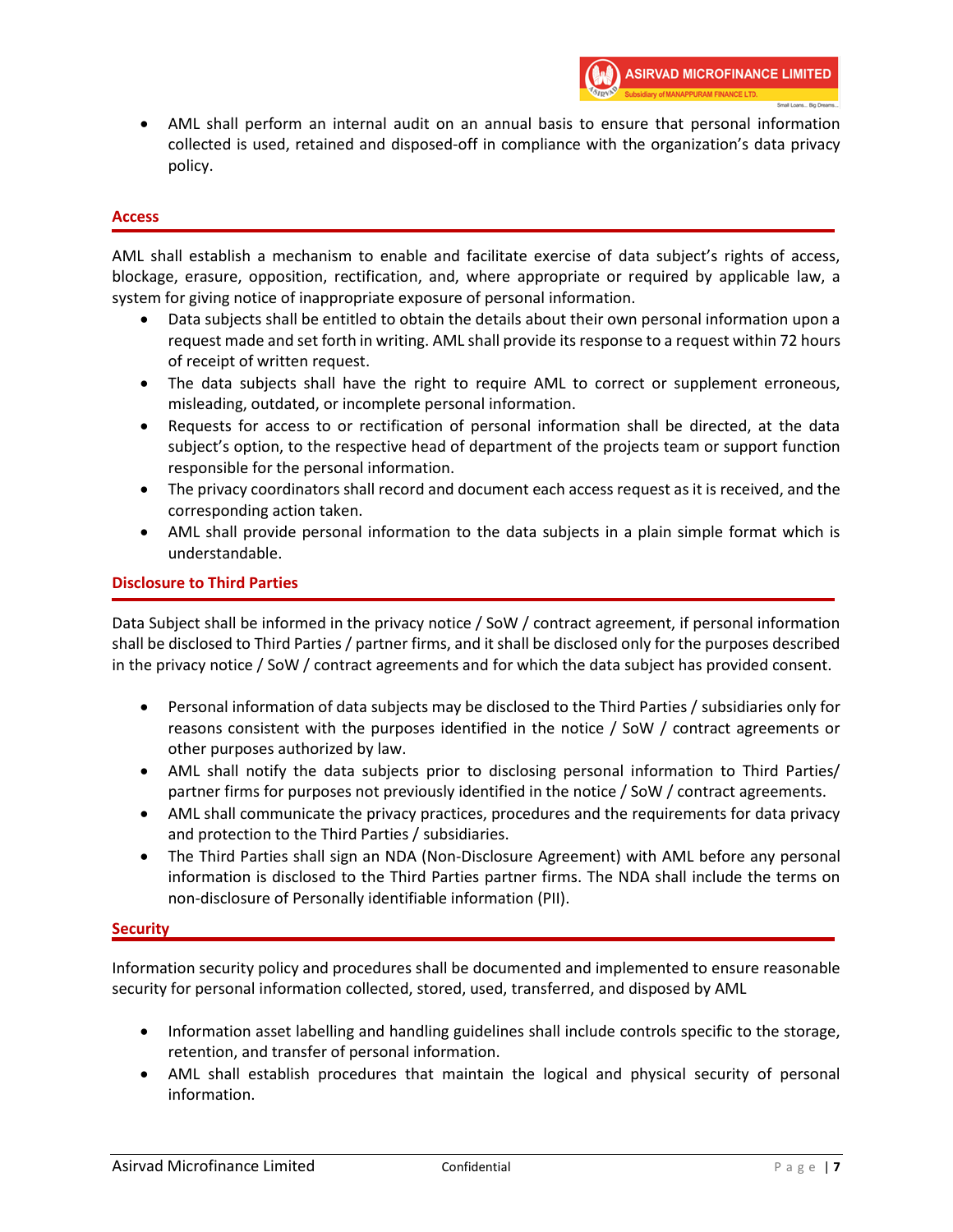- AML shall establish procedures that ensure protection of personal information against accidental disclosure due to natural disasters and environmental hazards.
- Incident response protocols are established and maintained in order to deal with incidents concerning personal data or privacy practices.

# **Quality**

AML shall maintain data integrity and quality, as appropriate for the intended purpose of personal data collection and use and ensure data is reliable, accurate, complete, and current.

- For this purpose, the nodal/data protection officer shall have systems and procedures in place to ensure that personal information collected is accurate and complete for the business purposes for which it is to be used.
- AML internal audit department shall perform an annual assessment on the personal information collected to check for accuracy, completeness, and relevance of the personal information.

# **Monitoring and enforcement**

**Dispute Resolution and Recourse:** AML shall define and document an Incident management policy (refer AML INCIDENT MANAGEMENT) which addresses the privacy related incidents and breaches.

- The incident and breach management program include a clear escalation path up to the executive management, legal department, and the board based on type and/or severity of the privacy incident/breach. It shall define a process to register all the incidents/complaints and queries related to data privacy.
- AML Grievance Officer shall perform a periodic review of all the complaints related to data privacy to ensure that all the complaints are resolved in a timely manner and resolutions are documented and communicated to the data subjects.
- An escalation process for unresolved complaints and disputes which shall be designed and documented.
- Communication of privacy incident / breach reporting channels and the escalation matrix shall be provided to all the data subjects.

**Dispute Resolution and Escalation Process for Employees:** Employees with inquiries or complaints about the processing of their personal information shall first discuss the matter with their immediate supervisor. If the employee does not wish to raise an inquiry or complaint with an immediate manager, or if the manager and employee are unable to reach a satisfactory resolution of the issues raised, the employee shall bring the issue to the attention of the Grievance Officer whose details are as mentioned below.

| Name                  | Mrs. KAVITHA KANNAN                   |
|-----------------------|---------------------------------------|
| <b>Contact Number</b> | 9361912512                            |
| E-mail                | grievance@asirvad.in                  |
| Working Days / Hours  | Monday to Friday / 9:30 am to 6:30 pm |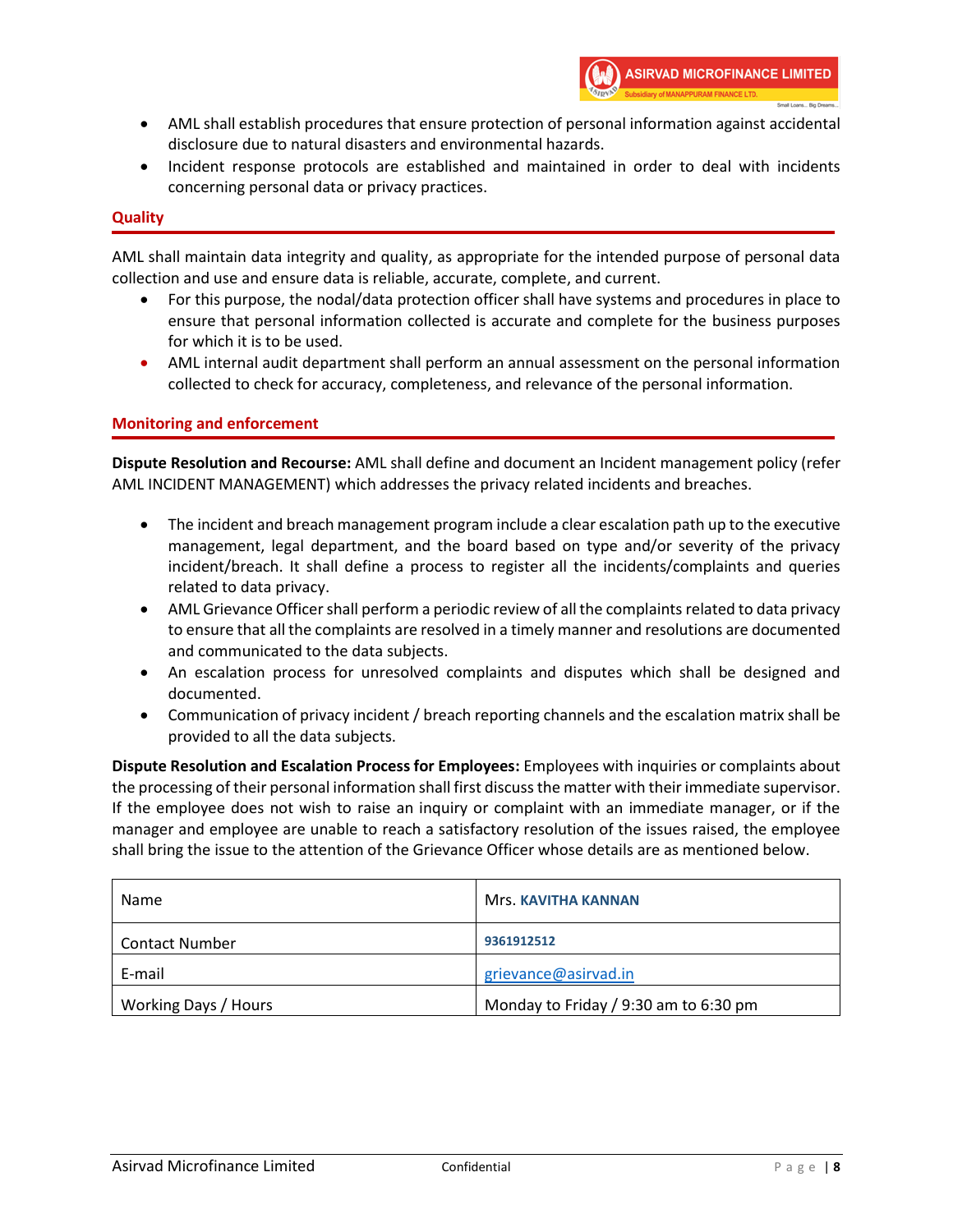

# **Dispute Resolution and Escalation Process for Customer / Third Party**

Customers / Third Party with inquiries or complaints about the processing of their personal information shall bring the matter to the attention of the Grievance Officer in writing. Any disputes concerning the processing of the personal information of non-employees shall be resolved through arbitration.

# **Compliance Review**

Internal audit team shall conduct an internal audit annually (at minimum) to ensure compliance with the established privacy policies and applicable laws.

- The internal audit shall consist of the review of the following:
	- o personal information collected from data subjects.
	- o the purposes of the data collection and processing.
	- o the actual uses of the data.
	- $\circ$  disclosures made about the purposes of the collection and use of such data.
	- o the existence and scope of any data subject consents to such activities.
	- o any legal obligations regarding the collection and processing of such data, and
	- o the scope, sufficiency, and implementation status of security measures.
- The internal audit team shall document all the instances of non-compliance with privacy policies and procedures and report the same with the Privacy Management committee.
- The Nodal/Data Protection Officer shall take actions on the findings from the internal audit and work on the recommendations for improvement of the privacy posture.
- Any changes made to the policies shall be communicated to all the employees, the stakeholders, and the customers / clients.

# **Glossary**

| Term                                                             | Definition                                                                                                                                                                                                                                                                                                       |  |
|------------------------------------------------------------------|------------------------------------------------------------------------------------------------------------------------------------------------------------------------------------------------------------------------------------------------------------------------------------------------------------------|--|
| Data Subject                                                     | A data subject who is the subject of personal and sensitive personal data.                                                                                                                                                                                                                                       |  |
| Personal data or<br>Personally Identifiable<br>Information (PII) | PII is any information about an individual (the data subject) which can<br>any information that can be used to distinguish or trace an<br>individual's identity,<br>any other information that is linked or linkable to an individual<br>Examples included but not limited to: Name, Address, Date of birth etc. |  |
| Sensitive Personal<br>Information (SPI)                          | Sensitive personal data means personal data consisting of information but<br>not limited to the following attributes of the data subject:<br>password                                                                                                                                                            |  |
|                                                                  | financial information such as bank account or credit card or debit<br>$\bullet$<br>card<br>or other payment instrument details,<br>$\bullet$<br>physical, physiological, and mental health condition,<br>٠<br>sexual orientation,                                                                                |  |